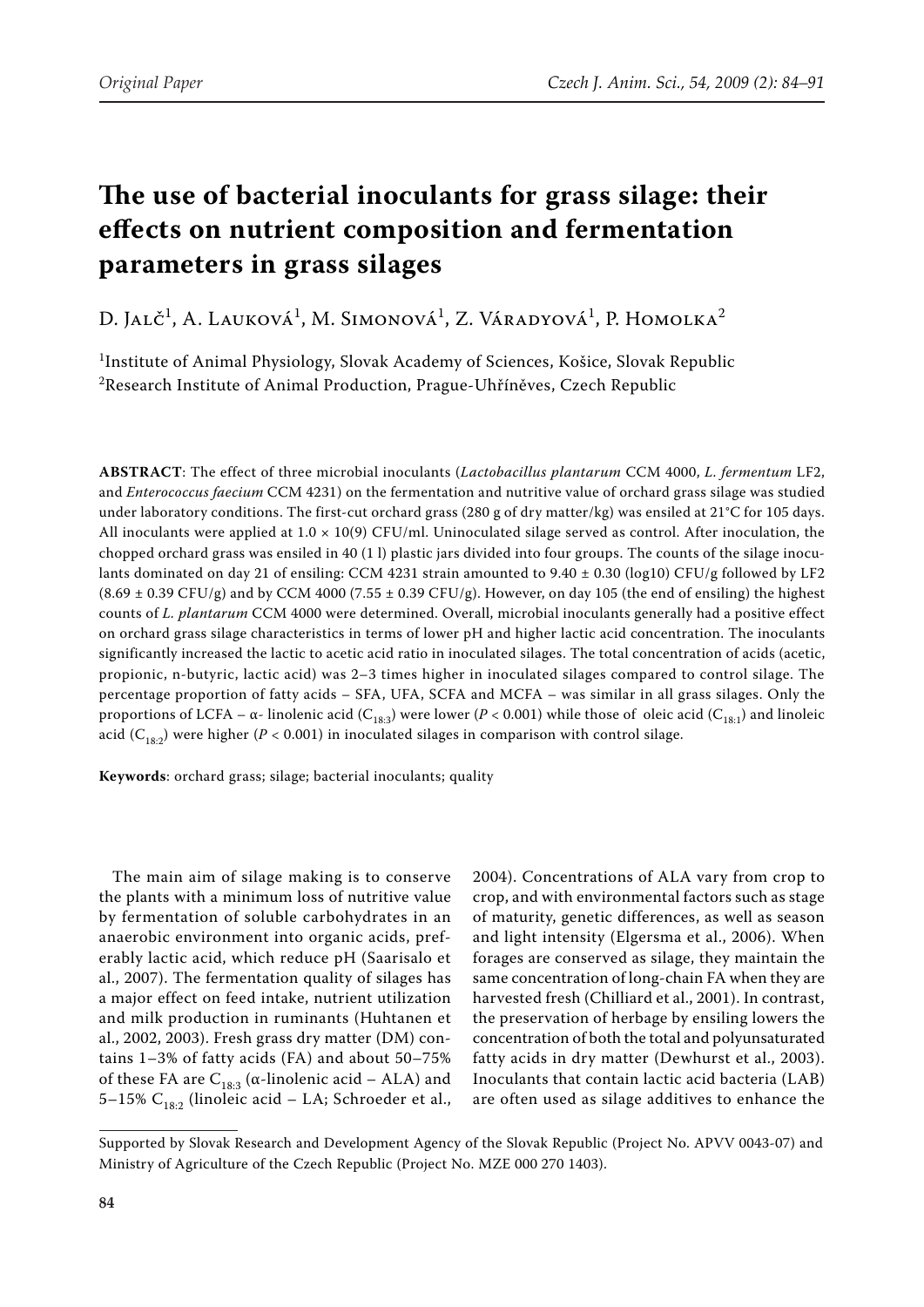lactic acid fermentation, hence, to better preserve the ensiled material. Numerous papers reported the ensiling of grass with inoculants *Lactobacillus plantarum* (Rooke et al., 1988; Saarisalo et al., 2004; Muck et al., 2007), *Lactobacillus buchneri* (Driehuis et al., 2001) *Lactococcus lactis, Lactobacillus pentosus* (Muck et al., 2007), *Lactobacillus buchneri* (Tyrolová and Výborná, 2008) as well as *Enterococcus faecium* EF9296 (Marciňáková et al., 2008). Bacterial inoculants have advantages over chemical additives because they are easy to use, safe, they do not pollute the environment and are regarded as natural products. Most commercially available inoculants contain homofermentative LAB, which are expeditious and efficient producers of lactic acid and thus improve the silage fermentation. Among the homofermentative LAB the most frequently used are *Lactobacillus plantarum, L. acidophilus, Enterococcus faecium, Pediococcus acidilactici*. Some *in vitro* experiments showed that certain microorganisms – *lactobacilli, lactococci, propionibacteriae, bifidobacteriae* and *enterococci* are able to form conjugated linoleic acid (CLA – *cis* 9, *trans* 11  $C_{18:2}$  from linoleic acid in a special growth medium (Coakley et al., 2003; Sieber et al., 2004). However, Bessa et al. (2000) revealed the possibility of an alternative pathway in the production of CLA from ALA due to extreme microbial diversity in the reticulo-rumen. Our screening of microorganisms also showed that some *lactobacilli*  and *enterococci* isolated from rumen fluid and silages were able to convert linoleic acid to CLA in a special growth medium *in vitro* (Marciňáková, 2006). The objectives of this study were to evaluate the effect of three different inoculants (the isolates of our Institute and the strain CCM 4000 was supplied to us by Dr. Nemcová, University of Veterinary Medicine, Košice, Slovakia) during the ensiling (105 days) of fresh grass on fermentation and chemical composition (including mainly polyunsaturated fatty acids – PUFA) as well as microbiological parameters in grass silages. The population of inoculants and selected microbiota in grass silages was also studied.

## **MATERIAL AND METHODS**

#### **Treatments, material and ensiling**

The silages were made from first-cut orchard grass (*Dactylis glomerata)* wilted for 16 h. The grass was chopped to a length of the cut of 20 mm with a forage chopper and about 900 g of fresh grass was pressed into 1 l sealed polyethylene jars. The grass dry matter (DM) was 279.7 g/kg DM and it contained crude protein 150 and NDF 515.5 g/kg DM. The ensiling of grass was carried out in 40 PET jars which were divided into four groups. The four treatments (each with 10 jars) were used: (1) untreated grass (control) without inoculant; (2) grass inoculated by the strain CCM 4231 of *Enterococcus faecium*; (3) grass inoculated by the strain LF2 of *Lactobacillus fermentum*; (4) grass inoculated by the strain CCM 4000 of *L. plantarum*. For the ensiling experiments a fresh culture of each inoculant strain was diluted with Ringer solution to a population of  $10^9$  CFU/ml. The diluted culture was applied at 10 ml per kg grass. The ensiling of grass was carried out at 21°C for 105 days. Representative samples of the raw material (untreated chopped grass) were taken for microbiological and chemical analyses before the division into jars. In addition, two jars per treatment were opened on days 7, 21, 40 and four jars on 105 day of ensiling for microbiological and chemical analyses.

#### **Characterization of silage inoculants**

*Enterococcus faecium* CCM 4231 (Lauková et al., 1993) is the first described bacteriocin-producing isolate of rumen origin possessing probiotic properties which is able to transform linoleic acid into CLA (Marciňáková, 2006). *Lactobacillus plantarum* CCM 4000 is a ruminal isolate (Nemcová, 1989) possessing probiotic properties and also having the ability to transform LA into CLA. *L. fermentum* LF2 is an isolate from canine feed (Marciňáková, 2006) having good adhesive capability to IPEC-J2 cells.

#### **Microbiological analyses**

To determine the counts of the inoculants as well as of the other enterococci and lactic acid bacteria 10 g of ensiling grass and/or silage was sampled and mixed with 90 ml of Ringer solution (pH 7.0, Basingstoke, England); 100 µl aliquots of serial dilutions were plated into the following media (in duplicate): M-Enterococcus agar to enumerate enterococci, MRS (De Man-Rogosa-Sharpe) agar to enumerate LAB (Becton and Dickinson, Cockeysville, USA; Merck, Darmstadt, Germany).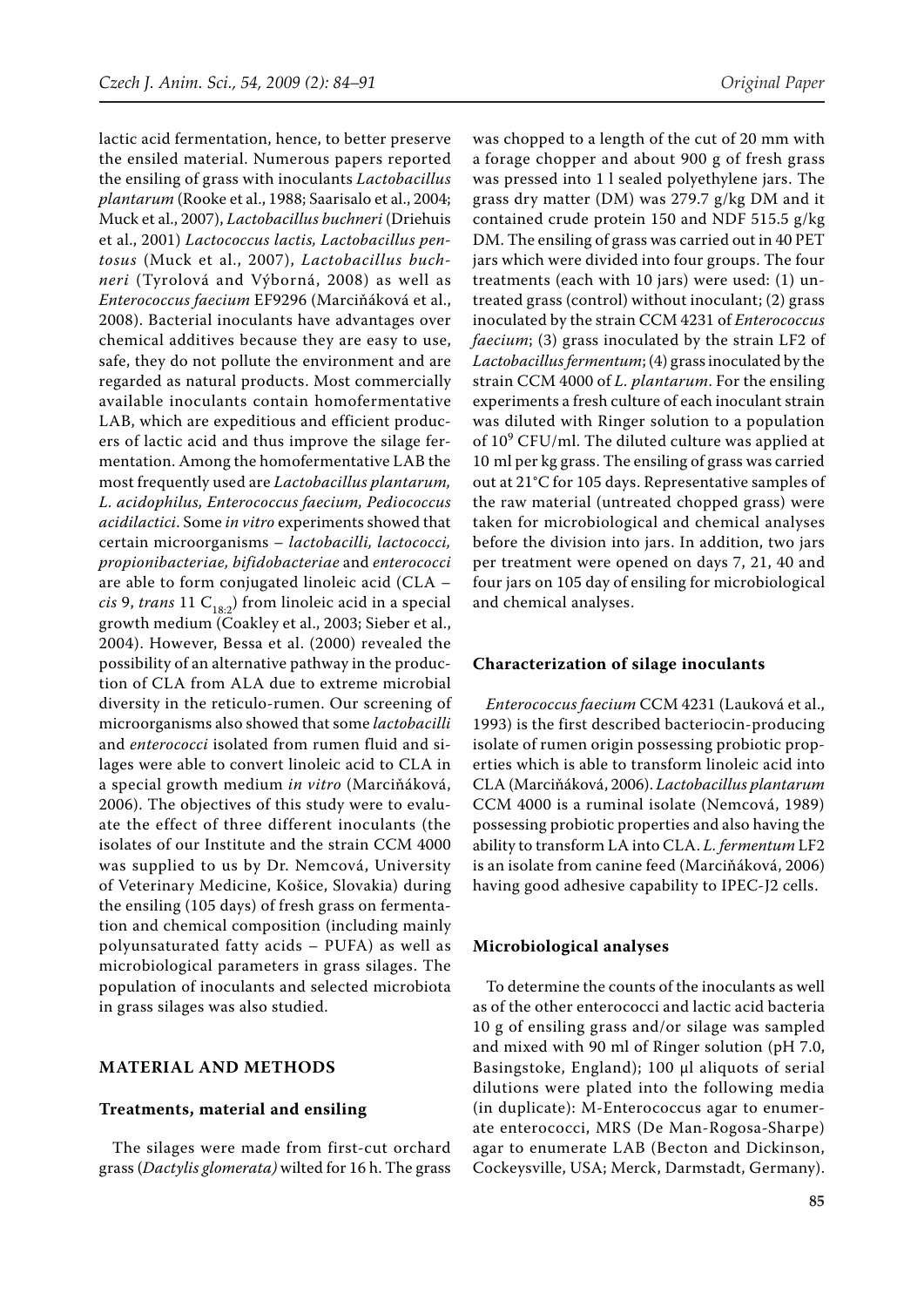| Dry matter<br>(g/kg) | Crude<br>protein | Crude<br>fibre | NDF   | ADF<br>(g/kg/DM) | Lignin | Fat  | Ash  | <b>IVDMD</b><br>(% ) |
|----------------------|------------------|----------------|-------|------------------|--------|------|------|----------------------|
| 279.7                | 149.7            | 415.2          | 515.5 | 316.4            | 30.1   | 25.1 | 72.5 | 71.4                 |

Table 1. Nutrient composition of grass (orchard grass, *Dactylis glomerata*) before ensiling

NDF – neutral detergent fibre; ADF – acid detergent fibre; IVDMD – *in vitro* dry matter digestibility

To differentiate *E. faecium* CCM4231 strain from the other enterococci, its rifampicin-marked variant was prepared by the subsequent cultivation of the strain using Todd-Hewitt agar (Becton and Dickinson) with rifampicin (100  $\mu$ g/ml) at 37°C according to Strompfová (2004). To differentiate *L. plantarum* CCM 4000 as well as *L. fermentum* LF2 among the counts of lactic acid producing bacteria the strains were also marked by rifampicin. Bacterial counts were expressed in colony forming units (log10 CFU) per ml per g.

## **Chemical analyses**

Grass dry matter was determined by oven drying at 103°C for 16 hours. Dried (60°C, 48 h) samples were analysed for neutral detergent fibre NDF, acid detergent fibre ADF and lignin (Goering and Van Soest, 1970) using Fibertec 2010 (Tecator Comp., Sweden). Standard methods were used for determining ash (AOAC, 1990), nitrogen (AOAC, 1990), fat (AOAC, No. 983.23) and crude fibre (AOAC, 1990). *In vitro* dry matter digestibility (IVDMD) of grass and grass silages was determined by the *in vitro* fermentation gas production method (Váradyová et al., 2005). A water extract of silage was prepared by adding deionized water to 20 g of silage to obtain a total amount of 300 g. The water extract was measured for pH, organic acids and ammonia nitrogen (AOAC, No. 920 03). Organic acids – lactic acid and volatile fatty acids (VFA: acetic, propionic, n-butyric acid) were analysed on Ionosep 2003. The fatty acids in grass and grass silages were determined in lyophilized samples. Lipids from freezedried grass and grass silages were extracted using an extraction – transesterification procedure described by Sukhija and Palmquist (1988). A mixture of chloroform and methanol (2:1) was chosen as the extraction solvent. The extracted lipids were dissolved in 1 ml hexane with internal standard  $C_{13:0}$  and the esterification of lipids was carried out with 2 ml N sodium methoxide (30 min, 50°C) and 3 ml 3N methanolic HCl (60 min, 50°C). After centrifugation (5 min, 2 500 rpm) the samples as the upper hexane layers were used for the gas chromatographic analyses. The analysis of methyl esters was performed using a GC 6890N Agilent Technology gas chromatograph equipped with a programmed 60 m HP-Innowa capillary column (180–240°C) and FI detector.

## **Statistical analysis**

The means of results from treatments were analysed by one-way ANOVA using the Student-Newman-Keuls test (Graphpad Instat, Graphpad Software Inc., San Diego, CA, USA). Differences between the treatment means were considered to be significant when *P* < 0.05.

#### **RESULTS AND DISCUSSION**

The nutrient composition of orchard grass before ensiling is shown in Table 1. The effect of the used inoculants on grass silage characteristics (microbiological, nutritional) was studied. Silage samples were subjected to analyses that included the determination of dry matter, nitrogen, fat, ash, crude fibre, detergent fibre – NDF, ADF. In addition to the organic acids – lactic, propionic, n-butyric, fatty acids were quantified in this experiment. The mean DM content in grass before ensiling was 279.7 g/kg DM and ensiling resulted in a significant decrease (*P* < 0.001) in the DM concentration of orchard grass. Control silages had 5% and inoculated silages 2–11% lower IVDMD than wilted orchard grass. In comparison with control silage, IVDMD showed significantly  $(P < 0.01)$  lower values in the silages inoculated with CCM 4231, LF2 or numerically higher values in the silage with the strain CCM 4000 (Table 2). The effect of 14 microbial inocu-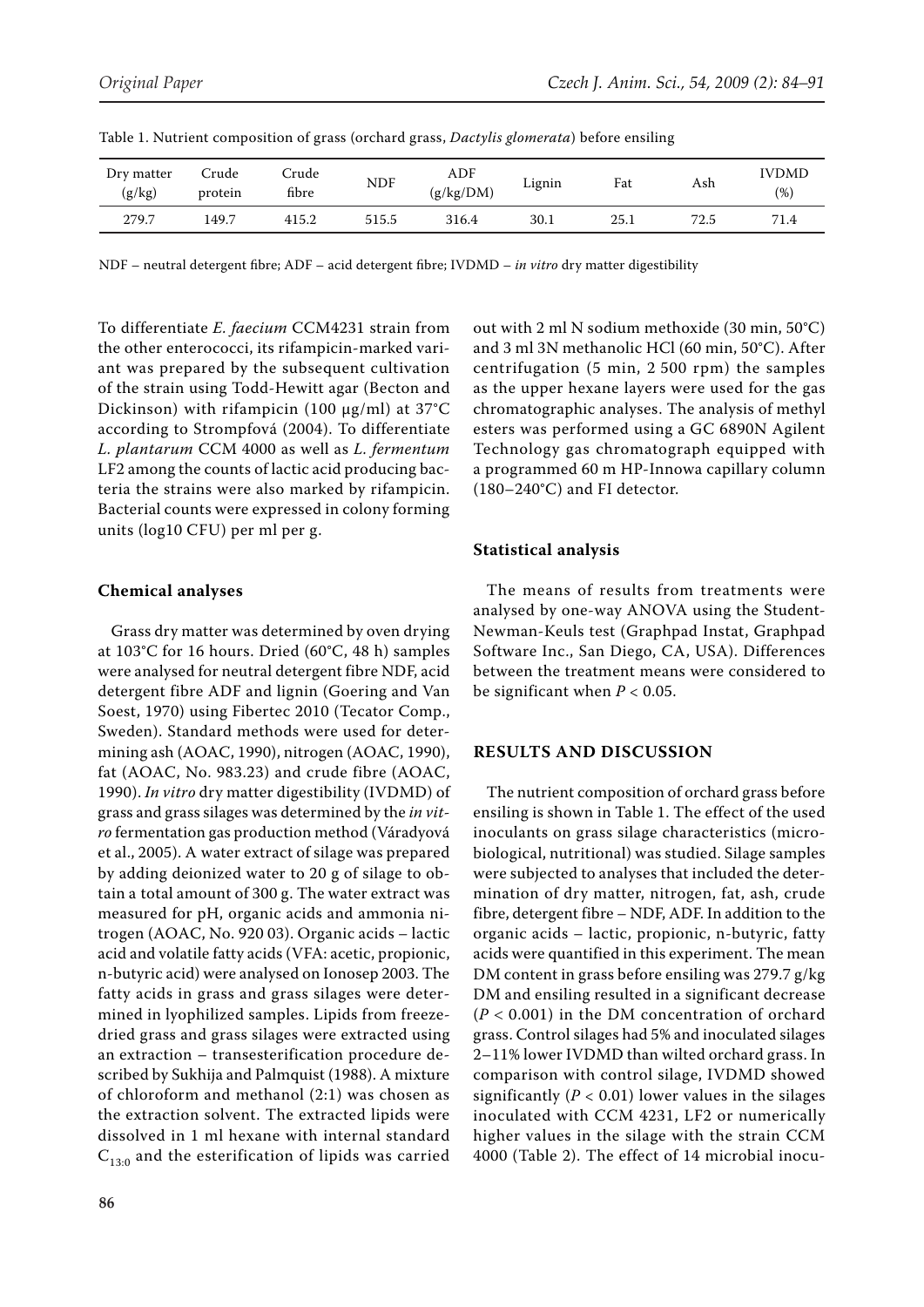|                         | Control                  | E. faecium<br><b>CCM 4231</b> | L. fermentum<br>L. plantarum<br>LF <sub>2</sub><br><b>CCM 4000</b> |           | Pooled S.E.M. |  |
|-------------------------|--------------------------|-------------------------------|--------------------------------------------------------------------|-----------|---------------|--|
| DM(g/kg)                | 222.8                    | 241.5***                      | $229.0*$                                                           | 246.6***  | 1.8           |  |
| Ash $(g/kg DM)$         | 78.1                     | 77.7                          | 78.0                                                               | 75.9      | 1.1           |  |
| Crude protein (g/kg DM) | 126.4                    | 141.5                         | 146.6                                                              | 139.9     | 7.6           |  |
| Crude fibre (g/kg DM)   | 409.5                    | 365.8*                        | 368.8*                                                             | 348.3**   | 9.1           |  |
| <b>NDF</b>              | 698.4                    | 686.8                         | 691.3                                                              | 664.4**   | 5.1           |  |
| ADF                     | 407.5                    | 392.2**                       | 385.3**                                                            | 380.5**   | 3.2           |  |
| Fat                     | 24.9                     | 27.3                          | 23.7                                                               | $24.5^*$  | 0.3           |  |
| $IVDMD$ $%$             | 66.4                     | 59.9**                        | $60.4***$                                                          | $69.5*$   | 1.0           |  |
| pH                      | 5.26                     | 4.49***                       | $4.26***$                                                          | $4.35***$ | 0.1           |  |
| Lactic acid (g/kg DM)   | 29.6                     | 60.4***                       | 84.9***                                                            | 94.1***   | 0.1           |  |
| Acetate                 | 3.14                     | $1.65***$                     | $6.98***$                                                          | $6.89***$ | 0.02          |  |
| Propionate              | $\overline{\phantom{m}}$ | 3.72                          | 4.80                                                               | 7.70      | 0.02          |  |
| Ammonia N (g/kg N)      | 77.3                     | $92.0***$                     | 78.9                                                               | 55.5***   | $0.5\,$       |  |

Table 2. Nutrient composition and fermentation parameters in grass silages after 105 days of ensiling (n-4)

DM – dry matter; IVDMD – *in vitro* dry matter degradability; NDF – neutral detergent fibre; ADF – acid detergent fibre; *E. faecium – Enterococcus faecium*; *L. fermentum – Lactobacillus fermentum*; *L. plantarum – Lactobacillus plantarum* \**P <* 0.05; \*\**P <* 0.01; \*\*\**P <* 0.001 differences from the control

lants in lucerne silage showed that 48 h *in vitro* true DM digestibility was not improved by inoculation with lactic acid bacteria (Filya et al., 2007). Crude protein content in all grass silages was significantly decreased compared to grass before ensiling. Also, crude protein content in control silage was numerically (NS) decreased in comparison with inoculated grass silages. Crude protein content varied from 126 to 146 g/kg DM. The optimum minimum mean concentration of grass silage is approximately 160 g/kg DM, although it can range from 39 to 282 g/kg DM (Merry et al., 2000). Compared to the control, crude fibre content as well as detergent fibre (ADF) was significantly or numerically (NDF) lower in all inoculated silages, mostly in CCM 4000 (Table 2). This decrease in detergent fibre content may be due to the partial hydrolysis of cellulose when hemicellulose content in inoculated silages increased. Further results showed that the other parameters of nutrient composition – ash and fat content, respectively, were not affected by the bacterial inoculation during ensiling. The inoculation of ensiled grass influenced the fermentation parameters of grass silage. The mean pH values (about pH 6.0) before ensiling decreased during ensiling

and treated silages had significantly lower pH than untreated silage (Table 2). The pH of inoculated silages after 105 days of ensiling tended to be below 4.5, which is considered acceptable for grass silages (Cherney et al., 2006). Lactic acid and other organic acids – acetic, propionic and *n-*butyric acids are usually responsible for the largest part of the drop in silage pH. Lactic acid should account for at least 65% to 70% of the total silage acids in good silage (Shaver, 2003). The lactic acid concentration in silages inoculated with *Enterococcus faecium* CCM 4231, *Lactobacillus fermentum* LF2 and *L. plantarum* CCM 4000 was 2.0, 2.9 and 3.2 times higher (*P* < 0.001) than in untreated silage (Table 2). The concentrations of acetic and propionic acid were low in all grass silages, the concentrations of *n-*butyric acid were not detectable at all. Similar results were reported by McAllister et al. (1998) when two bacterial inoculants (*L. plantarum* + *Enterococcus faecium*) or *L. plantarum* as a single inoculant were used as bacterial inoculants for the ensiling of chopped lucerne. The ratio of lactic acid to acetic acid is a good indicator of the efficiency of silage fermentation. Ideally, the ratio of lactic acid to acetic acid should not be less than 3:1 while the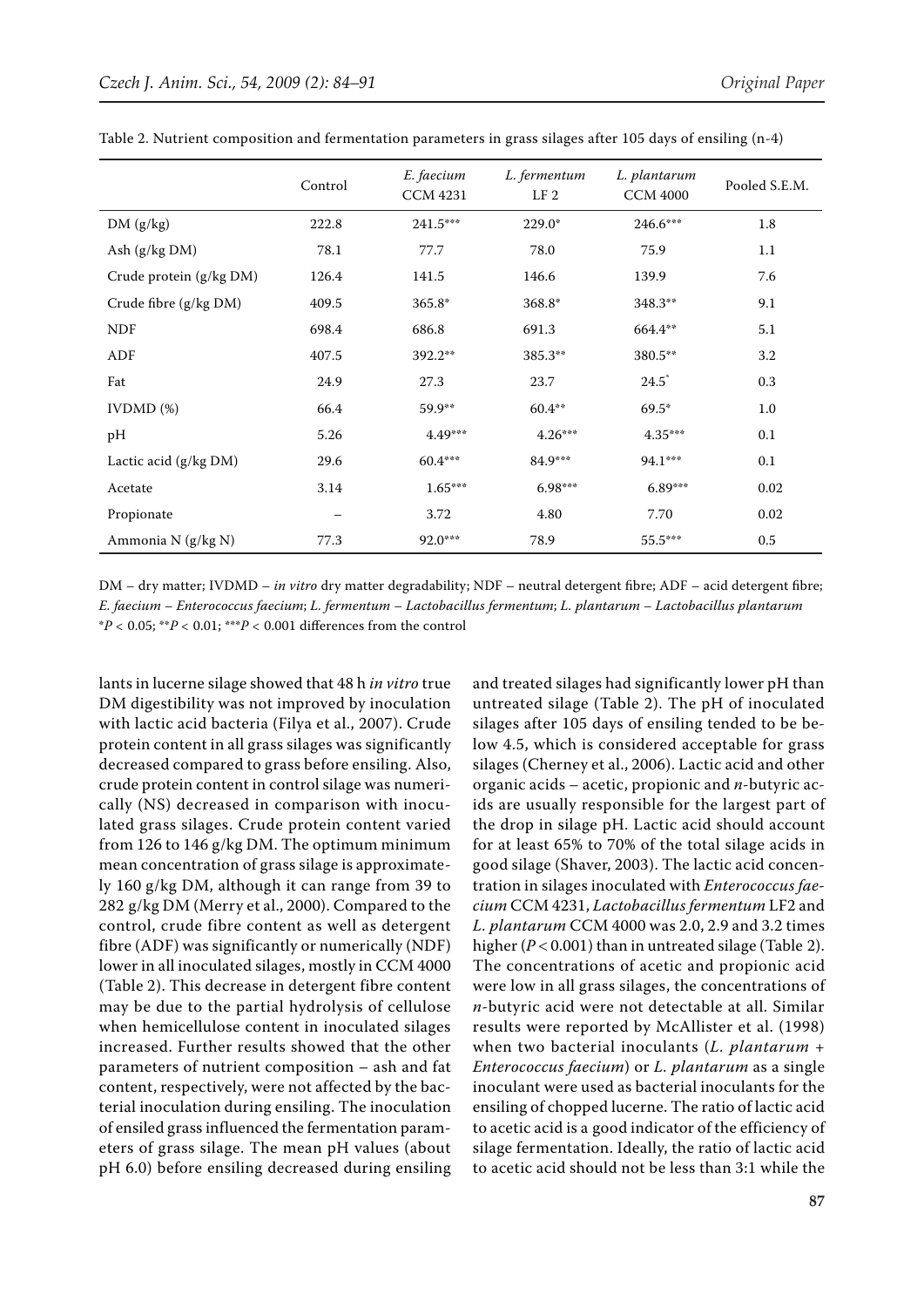| Fatty acids               | Grass silages with inoculants |                       |                        |                        |          |  |  |  |
|---------------------------|-------------------------------|-----------------------|------------------------|------------------------|----------|--|--|--|
| (mg/gFA)                  | grass                         | Ent. faecium          | L. fermentum           | L. plantarum           | pooled   |  |  |  |
|                           | silage                        | <b>CCM 4231</b>       | LF <sub>2</sub>        | <b>CCM 4000</b>        | SEM      |  |  |  |
| $\mathrm{C}_{\text{8:0}}$ | 0.09                          | $0.66^{***}$          | $1.41^{\ast\ast\ast}$  | $0.54***$              | 0.005    |  |  |  |
| $\mathcal{C}_{10:0}$      | 8.17                          | $2.60***$             | $3.76^{\ast\ast\ast}$  | $5.84***$              | $0.05\,$ |  |  |  |
| $C_{12:0}$                | 3.19                          | $4.66***$             | $5.50^{\ast\ast\ast}$  | $2.93^{**}$            | $0.05\,$ |  |  |  |
| $C_{14:0}$                | 8.13                          | $12.3***$             | $14.6***$              | $6.98***$              | 0.06     |  |  |  |
| $C_{16:0}$                | 219.20                        | $192.8^\circ$         | $231.8$ ***            | $197.2^\ast$           | 0.90     |  |  |  |
| $\mathcal{C}_{18:0}$      | 31.00                         | $33.3***$             | $39.4***$              | $25.3***$              | 0.30     |  |  |  |
| $C_{18:1}$                | 35.00                         | $69.3***$             | $73.9***$              | 42.9                   | 0.51     |  |  |  |
| $\mathcal{C}_{18:2}$      | 178.50                        | $203.3^\ast{}^\ast{}$ | $183.0\sp{\circ}$      | $225.3***$             | 0.90     |  |  |  |
| $C_{18:3}$ n-3            | 397.50                        | $343.0^\circ$         | $298.0^{\ast\ast\ast}$ | $408.4^{\ast\ast\ast}$ | 0.96     |  |  |  |
| SFA (%)                   | 32.40                         | 29.6                  | 34.0                   | $27.9^{\circ}$         | 1.11     |  |  |  |
| UFA                       | 67.60                         | 70.4                  | 66.0                   | 72.1                   | 1.25     |  |  |  |
| <b>SCFA</b>               | 1.15                          | 0.79                  | 1.10                   | 0.90                   | 0.25     |  |  |  |
| <b>MCFA</b>               | 29.50                         | 26.2                  | 29.4                   | 23.7                   | 1.57     |  |  |  |
| <b>LCFA</b>               | 69.35                         | 73.0                  | 69.5                   | 75.4                   | 1.30     |  |  |  |

Table 3. The fatty acid composition of grass silage after 105 days of ensiling (n-4)

SFA – saturated fatty acids; UFA – unsaturated fatty acids; SCFA –  $(C_{6:0} - C_{12:0})$ ; MCFA –  $C_{14:0} - C_{17:0}$ ; LCFA >  $C_{18:0}$ ; *E. faecium – Enterococcus faecium*; *L. plantarum – Lactobacillus plantarum*; *L. fermentum – Lactobacillus fermentum*; \**P <* 0.05; \*\**P<* 0.01; \*\*\**P <* 0.001 differences from the control

higher ratio is better. The addition of inoculants significantly increased the lactic:acetic ratio from the control silage (9.4) to silages treated with the inoculants CCM 4231 (36.6), LF2 (12.2) and CCM 4000 (13.6; Table 2). A similar effect of either cellulase or cellulase combined with a bacterial inoculant (*Lactobacillus plantarum* and *Pediococcus cerevisiae*) on orchard grass silage was reported by Nadeau et al. (2000). Other results also showed that inoculated grass silages significantly increased (CCM 4231), decreased (CCM 4000) or did not affect (LF2) the ammonia concentration in comparison with control silage. In another experiment (Saarisalo et al., 2007), the other lactic acid bacteria strains (9) as grass silage inoculants showed the ability to limit the production of ammonia-N. It is known that grass is rich in  $C_{18:3}$  FA and the ensiling should not decrease its concentration (Doreau and Poncet, 2000). Other authors (Dewhurst and King, 1998) found that the ensiling of forages reduced the PUFA content. The percentage proportions of saturated fatty acids – SFA, unsaturated fatty acids

– UFA, as well as short-chain fatty acids – SCFA  $(C_{8:0} - C_{12:0})$  and medium-chain fatty acids – MCFA  $(C_{14:0} - C_{17:0}^{\cdots})$  were similar in all grass silages (Table 3). Only the percentage proportion of long-chain fatty acids – LCFA ( $> C_{180}$ ) was numerically (CCM 4231, CCM 4000) higher in comparison with control silage. As expected, conjugated linoleic acid (CLA, *cis* 9, *trans* 11  $C_{18:2}$ ) and *trans*-vaccenic acid (TVA, *trans* 11  $C_{18:1}$ ) were not detected in grass silages. They are produced as the intermediary products from rumen biohydrogenation of  $C_{18:2}$  and  $C_{18:3}$ fatty acids (Jenkins, 1993). Out of the three main fatty acids, the concentrations (mg/g of total FA) of palmitic acid  $(C_{16:0})$  in inoculated silages were significantly (*P* < 0.001) lower (CCM 4231, CCM 4000) or higher (*P* < 0.001) in LF2 and, those of linoleic acid  $(C_{18:2})$  were significantly ( $P < 0.001$ ) higher in all inoculated silages. The concentration of α-linolenic acid ( $C_{18:3}$ ) was lower (*P* < 0.001) in inoculated silages (CCM 4231; LF2) or higher  $(P < 0.001)$  in CCM 4000 compared to control silage. The inoculant bacteria were established suf-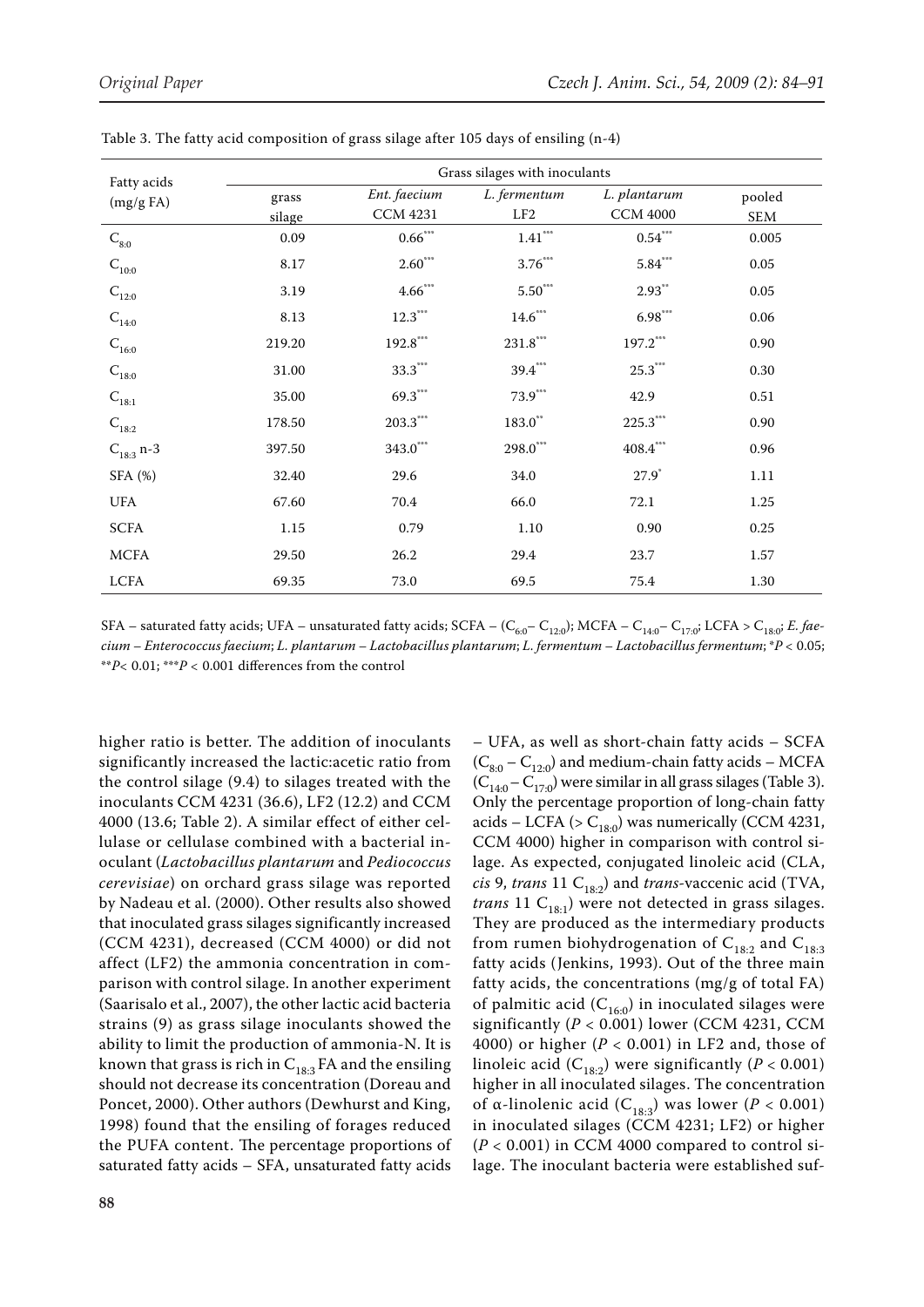| <b>Silages</b>    | Enterococcib<br>Inoculants <sup>a</sup> |                    | LAB <sup>c</sup>      |  |  |
|-------------------|-----------------------------------------|--------------------|-----------------------|--|--|
| Day $0-1$         |                                         |                    |                       |  |  |
| Control           | $\rm Nd$                                | $1.10\pm0.00$      | $1.30 \pm 0.00$       |  |  |
| <b>EF CCM4231</b> | $7.00 \pm 0.00$                         | $1.29\pm0.19$      | $1.30\pm0.00$         |  |  |
| LF2               | $5.00 \pm 0.00$                         | $2.10 \pm 0.00$    | $2.60 \pm 0.00$       |  |  |
| <b>CCM4000</b>    | $7.00\pm0.00$                           | $2.10 \pm 0.00$    | $1.90 \pm 0.00$       |  |  |
| Day 7             |                                         |                    |                       |  |  |
| Control           | Nd                                      | $6.75 \pm 0.07$    | $6.07 \pm 0.57$       |  |  |
| EF CCM4231        | $7.85\pm1.30$                           | $8.10 \pm 0.00***$ | $8.29 \pm 0.44***$    |  |  |
| LF2               | $5.75 \pm 0.23$                         | $8.00 \pm 0.71***$ | $7.54 \pm 0.50^{***}$ |  |  |
| <b>CCM4000</b>    | $8.04 \pm 0.00$                         | $7.02 \pm 0.04$    | $8.54 \pm 0.50***$    |  |  |
| Day 21            |                                         |                    |                       |  |  |
| Control           | $\rm Nd$                                | $8.05 \pm 0.21$    | $8.34 \pm 0.21$       |  |  |
| EF CCM4231        | $9.40 \pm 0.30$                         | $9.20 \pm 0.10$    | $9.90 \pm 0.21$ **    |  |  |
| LF2               | $8.69 \pm 0.39$                         | $9.60 \pm 1.03$    | $9.35\pm0.12^*$       |  |  |
| <b>CCM4000</b>    | $7.55 \pm 0.21$                         | $10.02 \pm 0.55$   | $8.13\pm0.01$         |  |  |
| Day 40            |                                         |                    |                       |  |  |
| Control           | $\rm Nd$                                | $7.79 \pm 0.68$    | $6.50 \pm 0.20$       |  |  |
| <b>EF CCM4231</b> | $7.35 \pm 0.03$                         | $9.60 \pm 0.00$    | $8.19 \pm 0.29$       |  |  |
| LF2               | $6.80\pm0.10$                           | $7.74 \pm 0.74$    | $6.37\pm0.37$         |  |  |
| <b>CCM4000</b>    | $7.55\pm0.55$                           | $5.55 \pm 0.55$    | $5.95\pm0.18$         |  |  |
| Day 105           |                                         |                    |                       |  |  |
| Control           | $\rm Nd$                                | $6.40 \pm 0.30$    | $8.79 \pm 0.34$       |  |  |
| <b>EF CCM4231</b> | $3.10\pm0.00$                           | $4.85 \pm 0.62$    | $5.89 \pm 0.22$       |  |  |
| LF2               | $5.31 \pm 0.94$                         | $7.89 \pm 0.42$    | $7.98 \pm 1.38$       |  |  |
| <b>CCM4000</b>    | $6.82 \pm 0.41$                         | $7.54 \pm 1.07$    | $7.00 \pm 0.53$       |  |  |

| Table 4. The counts of inoculants, enterococci and lactic acid bacteria during ensiling and in silage |  |  |  |  |  |  |
|-------------------------------------------------------------------------------------------------------|--|--|--|--|--|--|
|-------------------------------------------------------------------------------------------------------|--|--|--|--|--|--|

\*\*\**P* < 0.001 (compared to the control); \*\**P* < 0.01; \**P* < 0.05; Nd – not determined;

<sup>a</sup>inoculated strains selected on M-Enterococcus agar and MRS agar with rifampicin; <sup>b</sup>enterococci; <sup>c</sup> lactic acid bacteria, the counts are expressed in  $log 10$  cfu/g  $\pm$  SD

ficiently during ensiling (Table 4). Their counts dominated on day 21 of ensiling: CCM 4231 strain amounted to  $9.40 \pm 0.30$  (log10) CFU/g followed by LF2 (8.69  $\pm$  0.39 CFU/g) and by CCM 4000 (7.55  $\pm$  $0.39$  CFU/g). However, on day 105 (the end of ensiling) the highest counts of *L. plantarum* CCM 4000 were determined (Table 4); but all inoculants were still determined in sufficient amounts in the silage. Marciňáková et al. (2008) reported for silage 9.15 log10 CFU/g of the probiotic strain of *E. fae-* *cium* EF9296 (isolate from silage, Marciňáková et al., 2004) used as an inoculant for grass silage. To compare the counts of enterococci and LAB on day 7 with their counts in control silage, the inoculation with CCM 4231 increased their counts significantly  $(P < 0.001)$ . The same situation was found in the silage with LF2 strain as well as with CCM 4000 strain concerning the counts of LAB (Table 4). This ratio was then slightly changed because it was probably influenced by the organic acid concentration in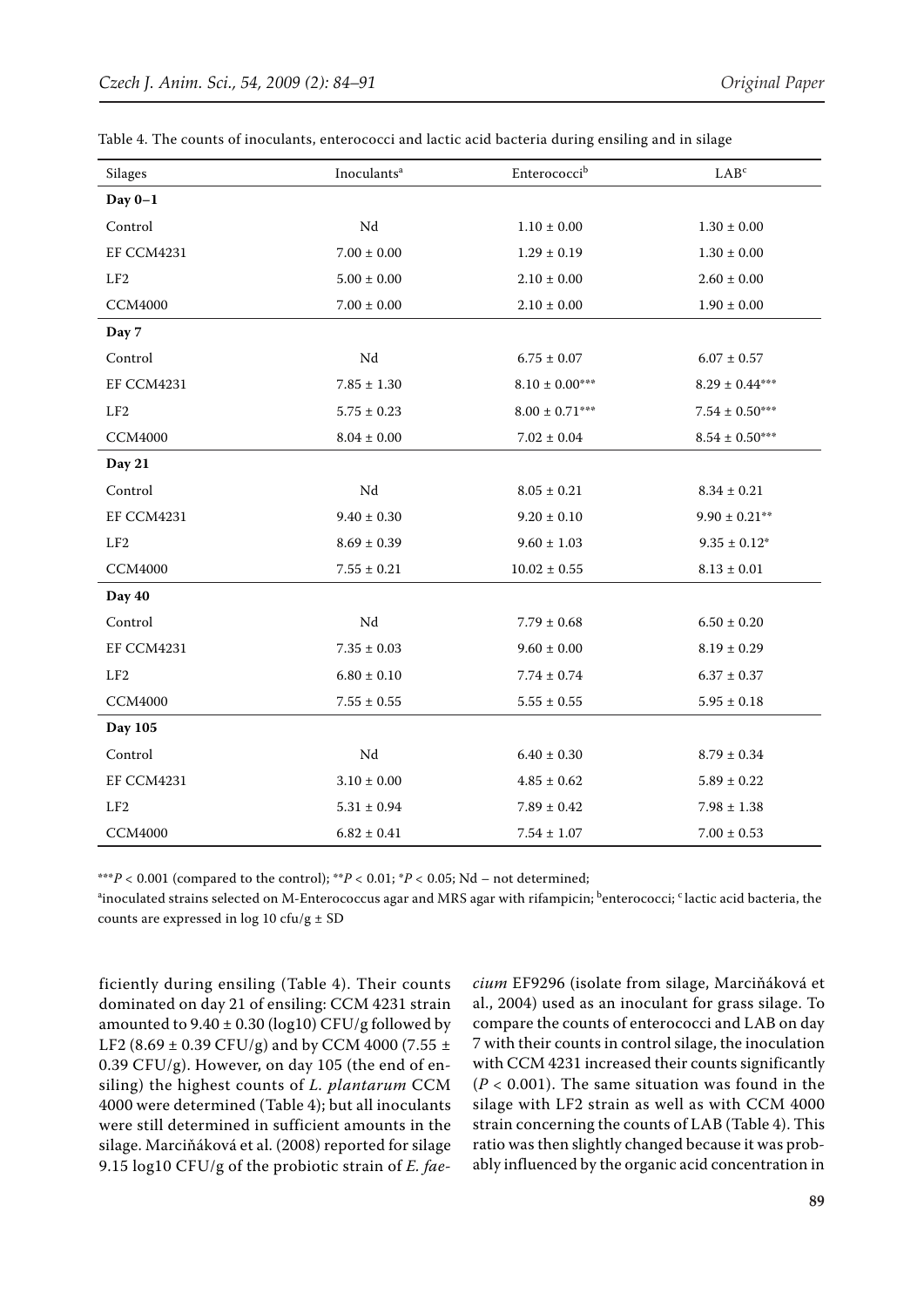the competitive relations although the inoculants accounted for a predominant portion of the total enterococci or lactic acid bacteria. As for the pH, it was similar in the inoculated silages as well as in the control silage.

# **CONCLUSIONS**

The microbial inoculants generally had a positive effect on orchard grass silage characteristics in terms of lower pH and higher lactic acid concentration. The inoculants significantly increased the lactic to acetic acid ratio in inoculated silages. The total concentration of acids (acetic, propionic, n-butyric, lactic acid) was 2–3 times higher in inoculated silages compared to control silage. The bacterial inoculants were established in the grass silage very well. Therefore, in subsequent experiments these inoculated grass silages with the inoculants *E. faecium* CCM 4231, *L. fermentum* LF2 and *L. plantarum* CCM 4000 will be used as the components of ruminant ration *in vitro* (artificial rumen) and *in vivo* (in cows) to study their effect on the production of polyunsaturated fatty acids and their isomers – CLA and TVA (*trans-*vaccenic acid) in rumen fluid and in milk of ruminants.

#### **Acknowledgements**

We are thankful to Mrs. Margita Bodnárová, Valéria Venglovská, Dr. Viola Strompfová, Dr. Renáta Szabóová, and Mr. Peter Jerga for their help to prepare silage.

## **References**

- AOAC (1990): Official Methods of Analysis. 15<sup>th</sup> ed. Association of Official Analytical Chemists. Arlington, VA, USA, 1230 pp.
- Bessa R.J., Santos-Silva J., Ribeiro J.M., Portugal A.V. (2000): Reticulo-rumen biohydrogenation and enrichment of ruminal edible products with linoleic acid conjugated isomers. Applied Environmental Microbiology, 63, 201–211.
- Cherney D.R.J., Alessi M.A., Cherney J.H. (2006): Influence of grass species and sample preparation on ensiling characteristics. Crop Science, 46, 256–263.
- Chilliard Y., Ferlay A., Doreau M. (2001): Effect of different type of forages, animal fat or marine oils in cow's

diet on milk fat secretion and composition, especially conjugated linoleic acid (CLA) and polyunsaturated fatty acids. Livestock Production Science, 70, 31–48.

- Coakley M., Ross R.P., Nordgren M., Fitzgerald G., Devery R., Stanton C. (2003): Conjugated linoleic acid biosynthesis by human-derived *Bifidobacterium* species. Journal of Applied Microbiology, 94, 138–145.
- Dewhurst R.J, King P.J. (1998): Effects of extended wilting, shading and chemical additives on the fatty acids in laboratory grass silages. Grass and Forage Science, 50, 249–258.
- Dewhurst D.J., Scollan N.D., Lee M.R.F., Ougham H.J., Humpreys M.O. (2003): Forage breeding and management to increase the beneficial fatty acid content of ruminal products. Proceedings of Nutrition Society, 62, 329–336.
- Doreau M., Poncet C. (2000): Ruminal biohydrogenation of fatty acids originating from fresh and preserved grass. Reproduction, Nutrition and Development, 40, 201–209.
- Driehuis F., Oude Elferink S.J.W.H., Van Wikselaar P.G. (2001): Fermentation characteristics and aerobic stability of grass silage inoculated with *Lactobacillus buchneri* with or without homofermentative lactic acid bacteria. Grass and Forage Science, 56, 330–343.
- Elgersma A., Tamminga S., Ellen G. (2006): Modifying milk composition through forage. Animal Feed Science and Technology, 131, 207–225.
- Filya I., Muck R.E., Contreras-Govea F.E. (2007): Inoculant effects on alfalfa silage: fermentation products and nutritive value. Journal of Dairy Science, 90, 5108–5114.
- Goering H.K., Van Soest P.J. (1970): Forage Fiber Analyses. Agriculture Handbook No. 379, USDA, Washington, USA, 1–20.
- Huhtanen P., Khalili H., Nousiainen J.I., Rinne M., Jaakkola S., Heikkilä T., Nouisiainen J. (2002): Prediction on the relative intake potential of grass silage by dairy cows. Livestock Production Science, 73, 111–130.
- Huhtanen P., Nousiainen J.I., Khalili H., Jaakkola S., Heikkilä T. (2003): Relationship between silage fermentation characteristics and milk production parameters: analyses of literature data. Livestock Production Science, 81, 57–73.
- Jenkins T.C. (1993): Lipid metabolism in the rumen. Journal of Dairy Science, 76, 3851–3863.
- Lauková A., Mareková M., Javorský P. (1993): Detection and antimicrobial spectrum of a bacteriocin-like substance produced by Enterococcus faecium CCM4231. Letters of Applied Microbiology, 16, 257–260.
- Marciňáková M. (2006): Probiotic microorganisms in the feed and the digestive tract of animals and their role in prevention, [PhD. Thesis.] Košice, SR, 1–145.